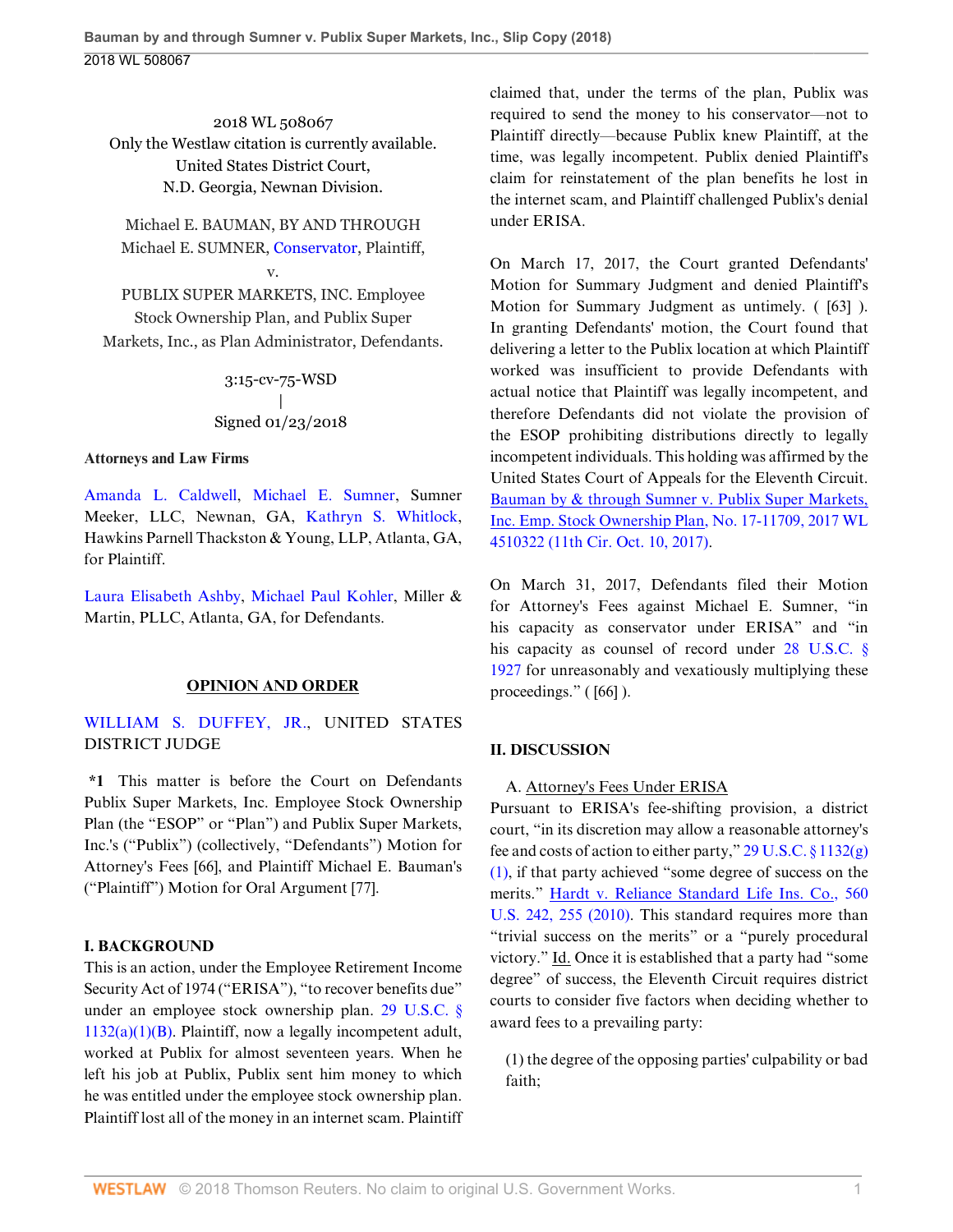(2) the ability of the opposing parties to satisfy an award of attorney's fees;

(3) whether an award of attorney's fees against the opposing parties would deter other persons acting under similar circumstances;

(4) whether the parties requesting attorney's fees sought to benefit all participants and beneficiaries of an ERISA plan or to resolve a significant legal question regarding ERISA itself; [and]

**\*2** (5) the relative merits of the parties' positions.

[AirTran Airways, Inc. v. Elem, 767 F.3d 1192, 1201 \(11th](http://www.westlaw.com/Link/Document/FullText?findType=Y&serNum=2034359891&pubNum=0000506&originatingDoc=Ie3ac561000ab11e8a964c4b0adba4447&refType=RP&fi=co_pp_sp_506_1201&originationContext=document&vr=3.0&rs=cblt1.0&transitionType=DocumentItem&contextData=(sc.UserEnteredCitation)#co_pp_sp_506_1201) [Cir. 2014\)](http://www.westlaw.com/Link/Document/FullText?findType=Y&serNum=2034359891&pubNum=0000506&originatingDoc=Ie3ac561000ab11e8a964c4b0adba4447&refType=RP&fi=co_pp_sp_506_1201&originationContext=document&vr=3.0&rs=cblt1.0&transitionType=DocumentItem&contextData=(sc.UserEnteredCitation)#co_pp_sp_506_1201) (quoting [Freeman v. Continental Ins. Co., 996](http://www.westlaw.com/Link/Document/FullText?findType=Y&serNum=1993143478&pubNum=0000350&originatingDoc=Ie3ac561000ab11e8a964c4b0adba4447&refType=RP&fi=co_pp_sp_350_1119&originationContext=document&vr=3.0&rs=cblt1.0&transitionType=DocumentItem&contextData=(sc.UserEnteredCitation)#co_pp_sp_350_1119) [F.2d 1116, 1119 \(11th Cir. 1993\)\)](http://www.westlaw.com/Link/Document/FullText?findType=Y&serNum=1993143478&pubNum=0000350&originatingDoc=Ie3ac561000ab11e8a964c4b0adba4447&refType=RP&fi=co_pp_sp_350_1119&originationContext=document&vr=3.0&rs=cblt1.0&transitionType=DocumentItem&contextData=(sc.UserEnteredCitation)#co_pp_sp_350_1119). "No one of these factors is necessarily decisive, and some may not be apropos in a given case, but together they are the nuclei of concerns that a court should address in applying Section 502(g)." [Iron](http://www.westlaw.com/Link/Document/FullText?findType=Y&serNum=1980118642&pubNum=0000350&originatingDoc=Ie3ac561000ab11e8a964c4b0adba4447&refType=RP&fi=co_pp_sp_350_1266&originationContext=document&vr=3.0&rs=cblt1.0&transitionType=DocumentItem&contextData=(sc.UserEnteredCitation)#co_pp_sp_350_1266) [Workers Local No. 272 v. Bowen, 624 F.2d 1255, 1266](http://www.westlaw.com/Link/Document/FullText?findType=Y&serNum=1980118642&pubNum=0000350&originatingDoc=Ie3ac561000ab11e8a964c4b0adba4447&refType=RP&fi=co_pp_sp_350_1266&originationContext=document&vr=3.0&rs=cblt1.0&transitionType=DocumentItem&contextData=(sc.UserEnteredCitation)#co_pp_sp_350_1266)  $(5th$  Cir. [1](#page-2-0)980).<sup>1</sup>

<span id="page-1-0"></span>It is uncontested here that Defendants achieved "some degree of success on the merits." See [Hardt, 560 U.S.](http://www.westlaw.com/Link/Document/FullText?findType=Y&serNum=2022098188&pubNum=0000780&originatingDoc=Ie3ac561000ab11e8a964c4b0adba4447&refType=RP&fi=co_pp_sp_780_255&originationContext=document&vr=3.0&rs=cblt1.0&transitionType=DocumentItem&contextData=(sc.UserEnteredCitation)#co_pp_sp_780_255) [at 255](http://www.westlaw.com/Link/Document/FullText?findType=Y&serNum=2022098188&pubNum=0000780&originatingDoc=Ie3ac561000ab11e8a964c4b0adba4447&refType=RP&fi=co_pp_sp_780_255&originationContext=document&vr=3.0&rs=cblt1.0&transitionType=DocumentItem&contextData=(sc.UserEnteredCitation)#co_pp_sp_780_255). The Court next considers the five factors. First, Defendants argue that Mr. Sumner brought this action in bad faith due to an alleged conflict of interest presented by his role as both attorney and conservator for Mr. Bauman. Defendants allege that an unconflicted attorney would have pursued claims against the conservator who delivered the legally insufficient letter to the Publix supermarket, but due to Mr. Sumner's dual roles, that avenue was foreclosed to Plaintiff. Defendants also fault Mr. Sumner for bringing claims in state court before exhausting Plaintiff's administrative remedies.

Defendants do not argue that Mr. Bauman was culpable, choosing instead to focus on the conflict they identified. This Court, however, previously addressed and chose not to disqualify Mr. Sumner based on the conflict claimed. ( [13] ). Mr. Sumner's pursuit of a claim for his ward to recover an amount for which he had a good faith legal claim, albeit ultimately unsuccessful, do not rise to the level of "culpable" or "bad faith" conduct that warrants attorney's fees under ERISA. The first prong of this analysis weighs against Defendants.

The second element tips in favor of Defendants. Mr. Sumner did not put forth persuasive evidence that he would be unable to satisfy an award of attorney's fees.

Mr. Sumner's decision to assert Mr. Bauman's claim was grounded in a plausible interpretation of the facts and the plan language. As a result, the third and fifth elements tip in favor of denying attorneys' fees. Defendants misstate the law by essentially arguing that because they were ultimately successful at the summary judgment stage, Plaintiff's claim was without merit.

Having weighed the factors, the Court finds that attorney's fees are not warranted here, particularly in light of the fact that Mr. Sumner brought claims on behalf of his ward in good faith. Defendants' motion for attorney's fees under ERISA is denied.

# B. Attorney's Fees Pursuant to [28 U.S.C. § 1927](http://www.westlaw.com/Link/Document/FullText?findType=L&pubNum=1000546&cite=28USCAS1927&originatingDoc=Ie3ac561000ab11e8a964c4b0adba4447&refType=LQ&originationContext=document&vr=3.0&rs=cblt1.0&transitionType=DocumentItem&contextData=(sc.UserEnteredCitation)) [Title 28 U.S.C. § 1927](http://www.westlaw.com/Link/Document/FullText?findType=L&pubNum=1000546&cite=28USCAS1927&originatingDoc=Ie3ac561000ab11e8a964c4b0adba4447&refType=LQ&originationContext=document&vr=3.0&rs=cblt1.0&transitionType=DocumentItem&contextData=(sc.UserEnteredCitation)) states:

Any attorney or other person admitted to conduct cases in any court of the United States or any Territory thereof who so multiplies the proceedings in any case unreasonably and vexatiously may be required by the court to satisfy personally the excess costs, expenses, and attorneys' fees reasonably incurred because of such conduct.

**\*3** [28 U.S.C. § 1927](http://www.westlaw.com/Link/Document/FullText?findType=L&pubNum=1000546&cite=28USCAS1927&originatingDoc=Ie3ac561000ab11e8a964c4b0adba4447&refType=LQ&originationContext=document&vr=3.0&rs=cblt1.0&transitionType=DocumentItem&contextData=(sc.UserEnteredCitation)). The Eleventh Circuit has interpreted the statute to impose three essential requirements for an award of sanctions: (1) "the attorney must engage in 'unreasonable and vexatious' conduct"; (2) "that 'unreasonable and vexatious' conduct must be conduct that 'multiplies the proceedings' "; and (3) "the dollar amount of the sanction must bear a financial nexus to the excess proceedings, *i.e.*, the sanction may not exceed the 'costs, expenses, and attorney's fees reasonably incurred because of such conduct.' " [Amlong & Amlong,](http://www.westlaw.com/Link/Document/FullText?findType=Y&serNum=2013188086&pubNum=0000506&originatingDoc=Ie3ac561000ab11e8a964c4b0adba4447&refType=RP&fi=co_pp_sp_506_1239&originationContext=document&vr=3.0&rs=cblt1.0&transitionType=DocumentItem&contextData=(sc.UserEnteredCitation)#co_pp_sp_506_1239) [P.A. v. Denny's Inc., 500 F.3d 1230, 1239 \(11th Cir.](http://www.westlaw.com/Link/Document/FullText?findType=Y&serNum=2013188086&pubNum=0000506&originatingDoc=Ie3ac561000ab11e8a964c4b0adba4447&refType=RP&fi=co_pp_sp_506_1239&originationContext=document&vr=3.0&rs=cblt1.0&transitionType=DocumentItem&contextData=(sc.UserEnteredCitation)#co_pp_sp_506_1239) [2007\)](http://www.westlaw.com/Link/Document/FullText?findType=Y&serNum=2013188086&pubNum=0000506&originatingDoc=Ie3ac561000ab11e8a964c4b0adba4447&refType=RP&fi=co_pp_sp_506_1239&originationContext=document&vr=3.0&rs=cblt1.0&transitionType=DocumentItem&contextData=(sc.UserEnteredCitation)#co_pp_sp_506_1239) (quoting [Peterson v. BMI Refractories, 124 F.3d](http://www.westlaw.com/Link/Document/FullText?findType=Y&serNum=1997205070&pubNum=0000506&originatingDoc=Ie3ac561000ab11e8a964c4b0adba4447&refType=RP&fi=co_pp_sp_506_1396&originationContext=document&vr=3.0&rs=cblt1.0&transitionType=DocumentItem&contextData=(sc.UserEnteredCitation)#co_pp_sp_506_1396) [1386, 1396 \(11th Cir. 1997\)\)](http://www.westlaw.com/Link/Document/FullText?findType=Y&serNum=1997205070&pubNum=0000506&originatingDoc=Ie3ac561000ab11e8a964c4b0adba4447&refType=RP&fi=co_pp_sp_506_1396&originationContext=document&vr=3.0&rs=cblt1.0&transitionType=DocumentItem&contextData=(sc.UserEnteredCitation)#co_pp_sp_506_1396). The Eleventh Circuit has "consistently held that an attorney multiplies proceedings 'unreasonably and vexatiously' within the meaning of the statute only when the attorney's conduct is so egregious